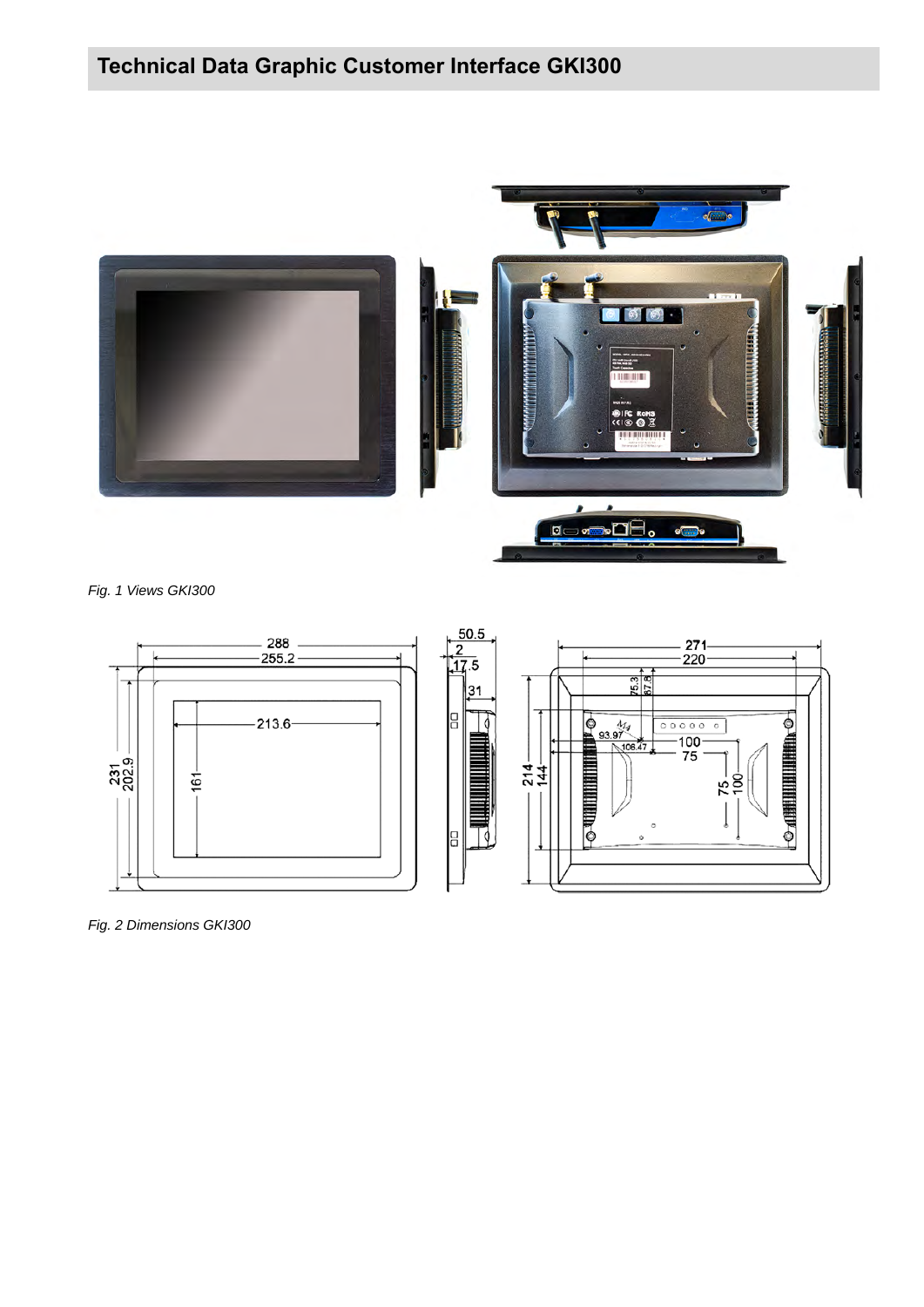| Display (only valid for the 10,4" standard version of the GKI) |                               |                                                                                                         |                                         |  |  |
|----------------------------------------------------------------|-------------------------------|---------------------------------------------------------------------------------------------------------|-----------------------------------------|--|--|
| <b>LCD</b> size                                                |                               | 10.4"                                                                                                   |                                         |  |  |
| Max. resolution                                                |                               |                                                                                                         | 1024 x 768 pixels                       |  |  |
| Touch screen                                                   |                               | PCAP 10-point / Hardness: 7 Mohs / Transparency: 90 %<br>(± 3 %) (optional: resistive or without Touch) |                                         |  |  |
| Ethernet                                                       |                               | 1x Gigabit-LAN, 1x RJ45                                                                                 |                                         |  |  |
| I/O Interfaces                                                 |                               | 1x VGA, 1x HDMI, 2x USB2.0, 1x COM, Line-in, Line-out,<br>WiFi                                          |                                         |  |  |
| <b>Expansion slots</b>                                         |                               | 2x mPCle (1 of which taken by wireless module)                                                          |                                         |  |  |
| Mounting                                                       |                               | Panel, Wall, Desktop, VESA 75 / VESA 100                                                                |                                         |  |  |
| Dimensions (H x W x D)                                         |                               | 288 x 231 x 50.5 mm / 11.34" x 9.09" x 1,98" in                                                         |                                         |  |  |
| Weight                                                         |                               | 3.5 kg / 7.72 lb                                                                                        |                                         |  |  |
| Material Housing and Front frame                               |                               | aluminium                                                                                               |                                         |  |  |
| CPU (processor)                                                |                               | Intel® Celeron® J1900, Quad-Core to 2.0 GHz, 2 MB Smart<br>Cache                                        |                                         |  |  |
| Memory                                                         |                               | 2 GB 1333 MHz DDR3L                                                                                     |                                         |  |  |
| <b>Hard disk</b>                                               |                               | 32 GB SSD                                                                                               |                                         |  |  |
| Graphics                                                       |                               | Integrated Intel® HD Graphics                                                                           |                                         |  |  |
| Operating system                                               |                               | Windows <sup>®</sup> 10                                                                                 |                                         |  |  |
| Power supply                                                   |                               | 12 VDC, AC 110-240 V, 50/60 Hz                                                                          |                                         |  |  |
| <b>Accessories</b>                                             |                               |                                                                                                         |                                         |  |  |
| Desktop stand                                                  |                               | For desktop application                                                                                 |                                         |  |  |
| <b>Environmental Conditions</b>                                |                               |                                                                                                         |                                         |  |  |
| Operation                                                      | permissible temperature range |                                                                                                         | -10 °C  +60 °C / -14 °F  +140 °F        |  |  |
| Transport                                                      | permissible temperature range |                                                                                                         | -40 °C  +85 °C / -40 °F  +185 °F        |  |  |
| Storage                                                        | permissible temperature range |                                                                                                         | -40 °C  +85 °C / -40 °F  +185 °F        |  |  |
| Degree of protection                                           | <b>DIN EN 60529</b>           |                                                                                                         | front IP65 for control cabinet mounting |  |  |

# *NOTICE*

The limits of the technical data must be strictly adhered to.